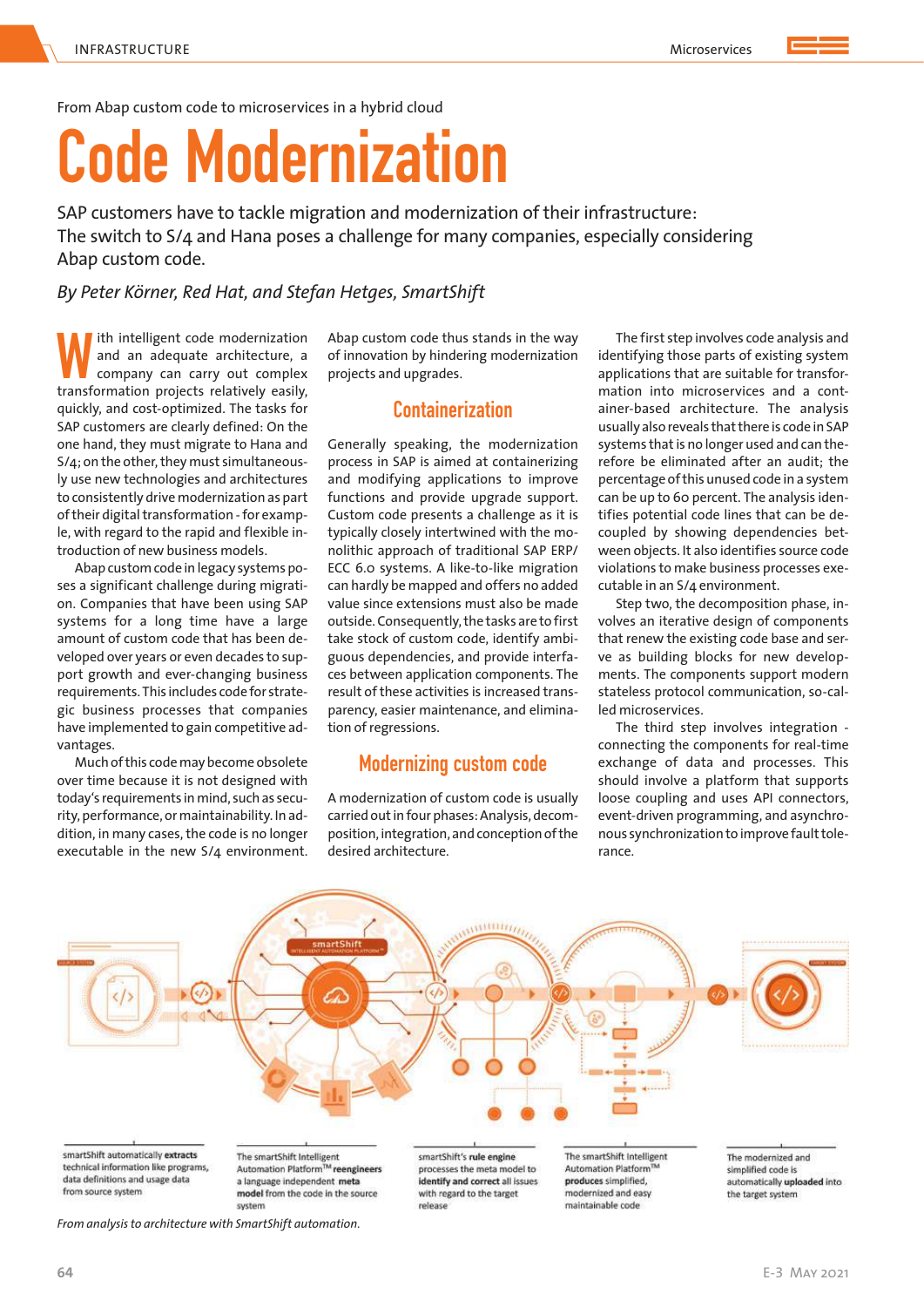

*SAP's side-by-side extensibility concept.*

The fourth and final step concerns the design of the actual architecture, which should ideally be container-based. In concrete terms, this involves, for example, covering scaling requirements or process support by means of automation regarding upgrades, monitoring, or testing.

### **Hybrid cloud platform**

In addition to the methodology, the desired architecture is also of crucial importance for a successful migration. In the meantime, an ideal target platform has emerged.

If a company wants to address innovation issues, it is clear that there is no way around the use of new platforms, frameworks, applications, and technologies in the new architecture: Integrated hybrid multi-cloud platforms, cloud-native applications, containers, microservices, and APIs are key components here. The development is also clearly marked out in SAP: Hybrid cloud platforms and cloud-native application development will have a lasting impact on IT landscapes. The SAP ecosystem will be modernized in the direction of hybrid cloud architecture, and SAP customers will thus increasingly use a mix of on-premises, private and public cloud services in the future - not only for SAP workloads, but also for non-SAP workloads. In addition, cloud-native runtime environments will become the dominant deployment pattern, as they are the most dynamic driver of innovation.

API-based communication will take on a special significance in the future SAP world. Open APIs are the technical basis for networking data, applications, and devices and thus also for implementing innovations without creating new IT silos.

## **Open APIs**

The use of open APIs is almost indispensable, especially considering SAP's side-by-side extensibility concept. It aims to connect SAP data, processes, and user interface with modern programming environments, continuous integration and continuous delivery and other DevOps methods. So-called side-by-side extensions for S/4 systems, in contrast to classic Abap-based in-house developments, allow the simple implementation of endto-end processes and thus also integrate the SAP landscape with non-SAP systems. This concept can be conveniently implemented on the basis of the Red Hat OpenShift enterprise Kubernetes platform; this gives users freedom of choice in terms of infrastructure and the option of multi or hybrid cloud use.



*Agile integration of SAP and non-SAP workloads.*